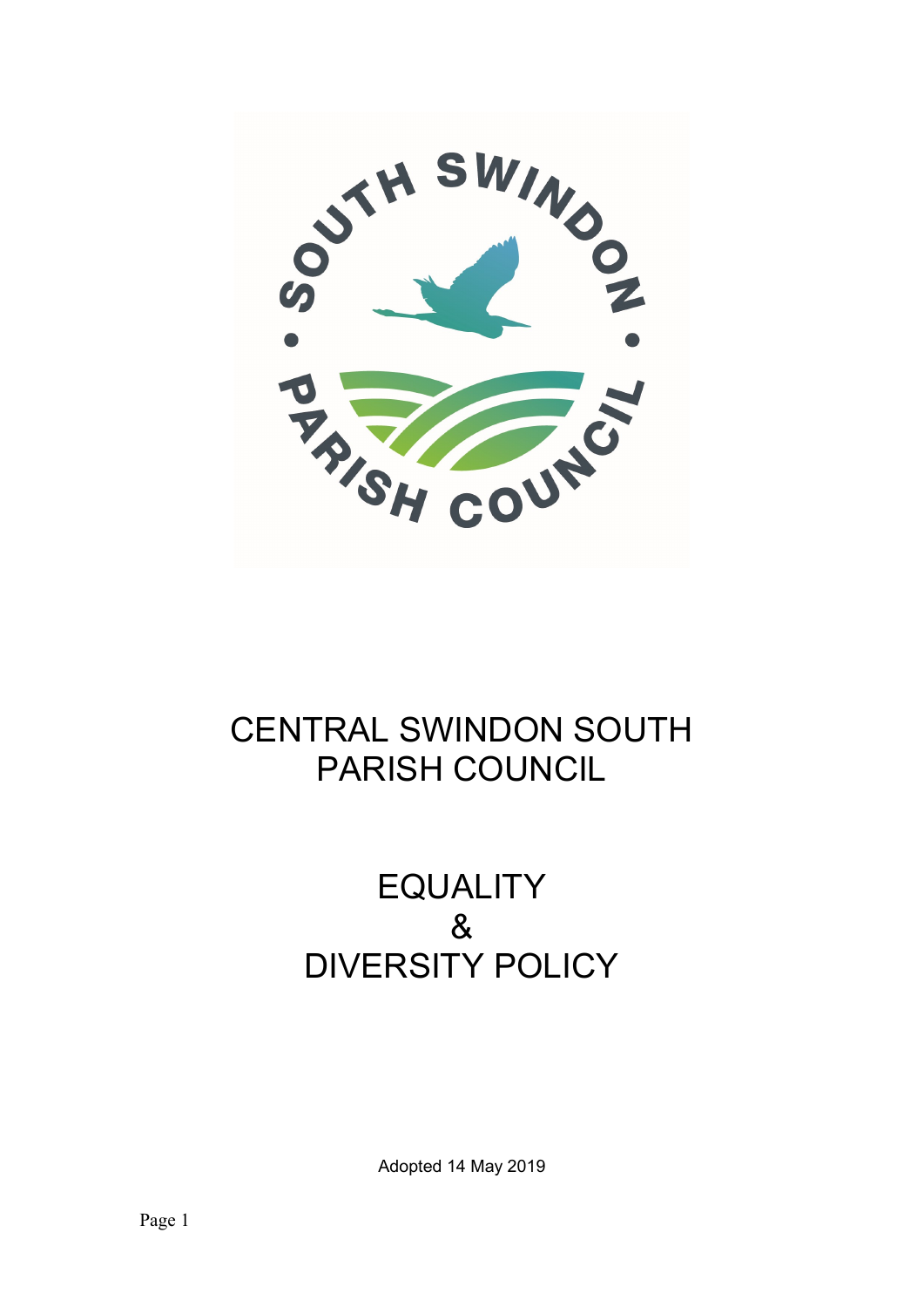### POLICY STATEMENT

Central Swindon South Parish Council is committed to eliminating all forms of discrimination, and actively promotes equality of opportunity for everyone in its employment and service delivery.

The Council agrees wholeheartedly with the principle of equal opportunities and declares its opposition to any form of less favourable treatment, whether through direct or indirect discrimination. The Council recognises it is the duty of all Councillors and any employees to accept their personal responsibility for fostering a fully integrated community, at work, by adhering to the principles of equal opportunity and maintaining racial harmony in the provision of dedicated services to people on equitable terms.

This policy sets out how the Council intends to meet its commitments by working alongside everyone, irrespective of their race, religious beliefs, creed, colour, disability, ethnic origin, nationality, marital/parental status, sex or sexual orientation.

Central Swindon South Parish Council is aware that the above list is not exhaustive and that there are other forms of discrimination that should not be tolerated.

### BACKGROUND

The 2005 and 2010 amendments to the Disability Discrimination Act 1995 (DDA) places a duty on all public authorities to actively promote disability equality, and to produce a scheme showing how this will be achieved. The DDA defines a disabled person as 'someone with a physical or mental impairment, which has substantial and long-term adverse effect on their ability to carry out normal day-to-day activities'.

The Race Relations Act 1976 (Section 71) places a general obligation on local authorities to promote good race relations, and the Race Relations (Amendment) Act 2000 amended and strengthened this by making it unlawful for public authorities to discriminate on racial grounds in carrying out any of their functions. The Act also places a general statutory duty on public authorities to promote racial equality, prevent racial discrimination.

The Equality Act 2006 amends the Sex Discrimination Act 1975 to place a statutory duty on all public authorities to have due regard to the need to eliminate unlawful discrimination and harassment, to promote equality of opportunity between men and women and to show how Gender Equality will be achieved. It also incorporates the duty to prohibit discrimination on grounds of religion, belief or lack of belief.

#### SCOPE

This policy applies to all employees, volunteers, placements, contractors and elected members of Central Swindon South Parish Council. In this document they will all be referred to as "employees".

It is accepted that members of the Council are not employees, but they do share a responsibility with employees when representing the Council or carrying out the functions of their office. Therefore, all aspects of this policy apply equally to Members.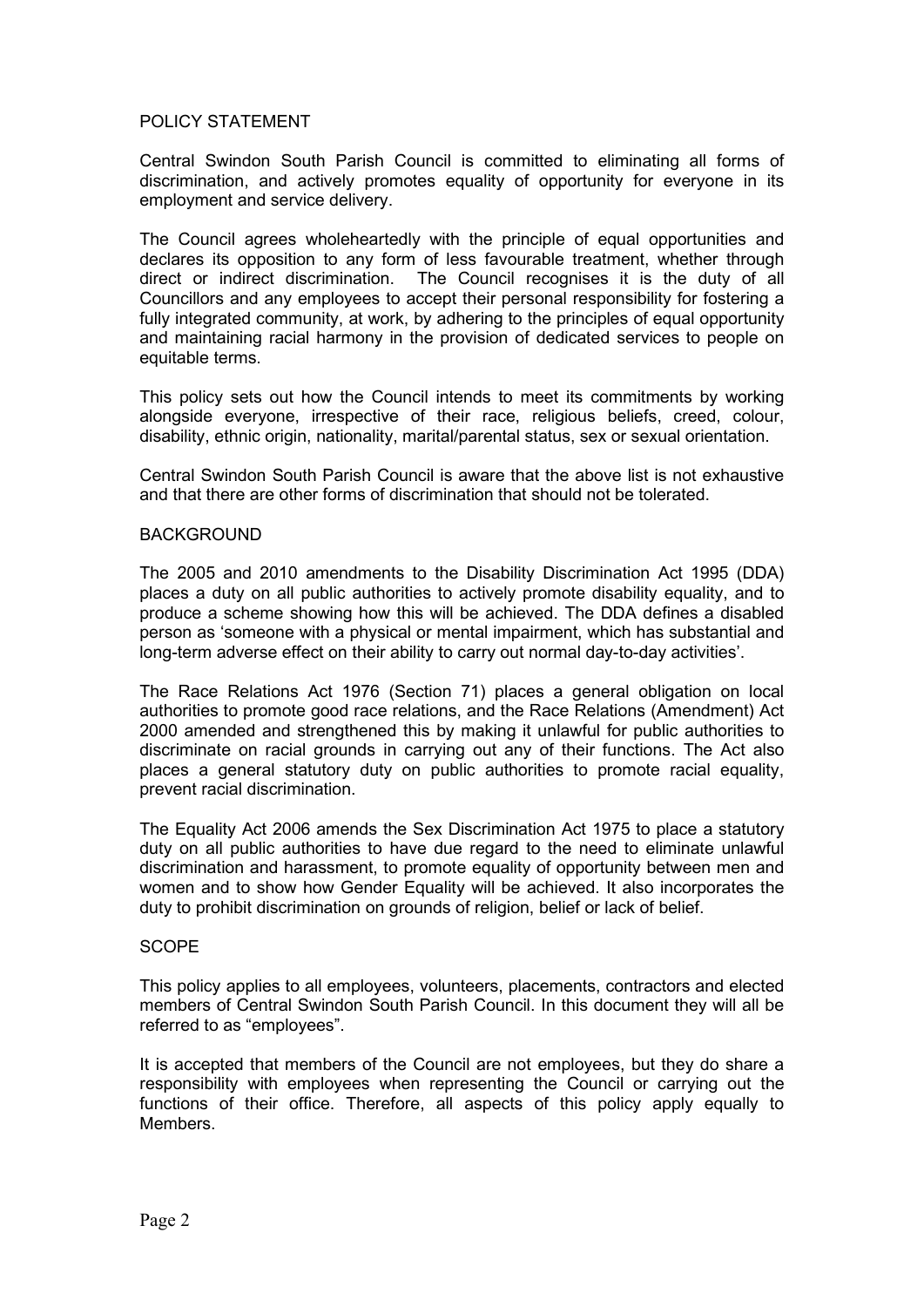## POLICY GUIDELINES

The policy aims to achieve the five core values, which embrace and provide a framework within which all members and employees can work:

| <b>Equality</b>      | recognition that everyone is of equal value and should be<br>respected according to individual needs and abilities.      |
|----------------------|--------------------------------------------------------------------------------------------------------------------------|
| <b>Equity</b>        | to be fair, reasonable and just in all Council activities.                                                               |
| <b>Empowerment</b>   | helping individuals take on responsibility so that they can<br>influence and participate in the decision making process. |
| <b>Accessibility</b> | equal access for all in employment and service delivery.                                                                 |
| Quality              | obtaining the highest standards in service delivery.                                                                     |

The aims of the policy are to:

- $\triangleright$  Work towards the elimination of discrimination, either direct or indirect, and all forms of harassment:
- $\triangleright$  Ensure that individuals are treated equally with respect to their specific needs and that there is consistency in the Parish Council's approach to working practices and conditions:
- $\triangleright$  Be a role model and influence others through good practice in service delivery and employment:
- $\triangleright$  Provide public information, as far as possible, in a way that best meets the needs of the person requesting it.
- $\triangleright$  Be accountable to its parishioners and encourage active participation of communities and groups in the development and application of the Parish Council's policies and practices:
- $\triangleright$  For employees to attend any relevant training programmes

There is no single way that equal opportunities can be achieved. Progress will be through a diverse number of factors, which are outlined below. These factors are fundamental in the implementation and incorporation of the core values that embrace equal opportunities and its practice

- $\triangleright$  CONSULTATION
- > PUBLICITY/COMMUNICATION
- COMMUNITY DEVELOPMENT
- $\triangleright$  TRAINING
- CONTRACTS
- > EMPLOYMENT MONITORING
- > SERVICE DELIVERY AND MONITORING
- POLICY REVIEW
- **EXAMPLE RESOURCES**